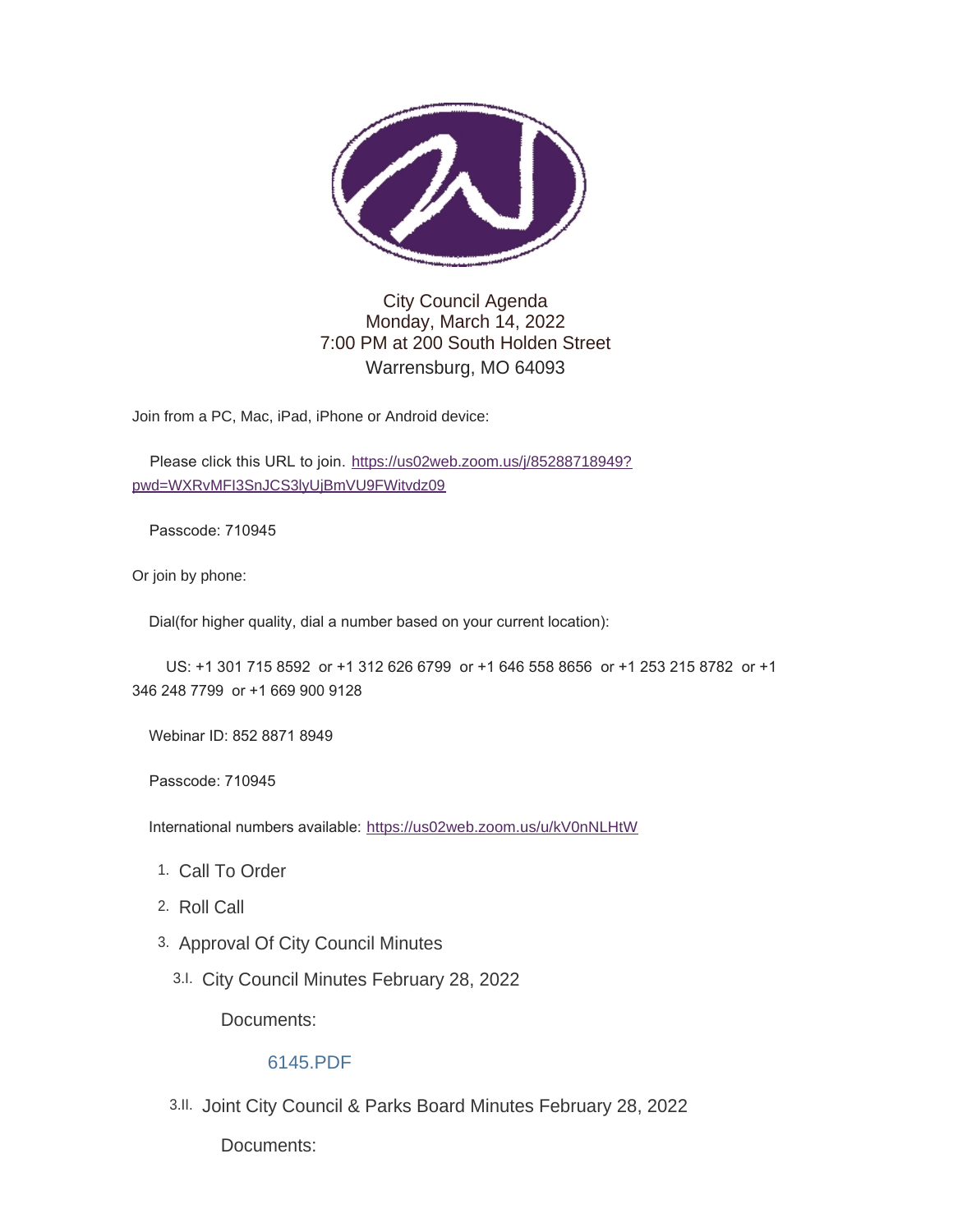### [6149.PDF](https://www.warrensburg-mo.com/AgendaCenter/ViewFile/Item/6149?fileID=10844)

- 4. Adoption Of Agenda
- 5. Proclamations
	- 5.I. Disability Awareness Month Proclamation

Documents:

#### [6130.PDF](https://www.warrensburg-mo.com/AgendaCenter/ViewFile/Item/6130?fileID=10842)

- 6. Presentation
	- 6.I. Audit Report Fiscal Year 2021 Audit Report

Presented by Jon Cummings, Auditor with KPM CPAs, PC

Documents:

## [CITY OF WARRENSBURG CLIENT.PDF](https://www.warrensburg-mo.com/AgendaCenter/ViewFile/Item/6128?fileID=10840)

- 7. 1st Reading Only Ordinance
	- First Reading Of An Ordinance Approving A Minor Plat For Oakmont 7.I. Villas - 2nd Plat *First Reading of An Ordinance Approving and Accepting the Minor*

*Plat of Oakmont Villas – 2nd Plat a Subdivision in the City of Warrensburg, Missouri, Located on Oakmont Drive*

Presented by: Barbara Carroll, AICP, Director of Community **Development** 

Documents:

# [OAKMONT VILLAS 2 PLAT CC DOCS 1ST RDG.PDF](https://www.warrensburg-mo.com/AgendaCenter/ViewFile/Item/5933?fileID=10831)

First Reading Accepting Anderson Engineering For Enterprise Lift Station 7.II. *An Ordinance Authorizing the City Manager and City Clerk to Approve a Scope of Service with Anderson Engineering, Inc., under the terms and conditions of the Engineering Services Agreement for the Enterprise Lift Station and Sanitary Sewer Extension Project Engineering, in the City of Warrensburg, Missouri*

Presented by Danielle Dulin, City Manager

Documents: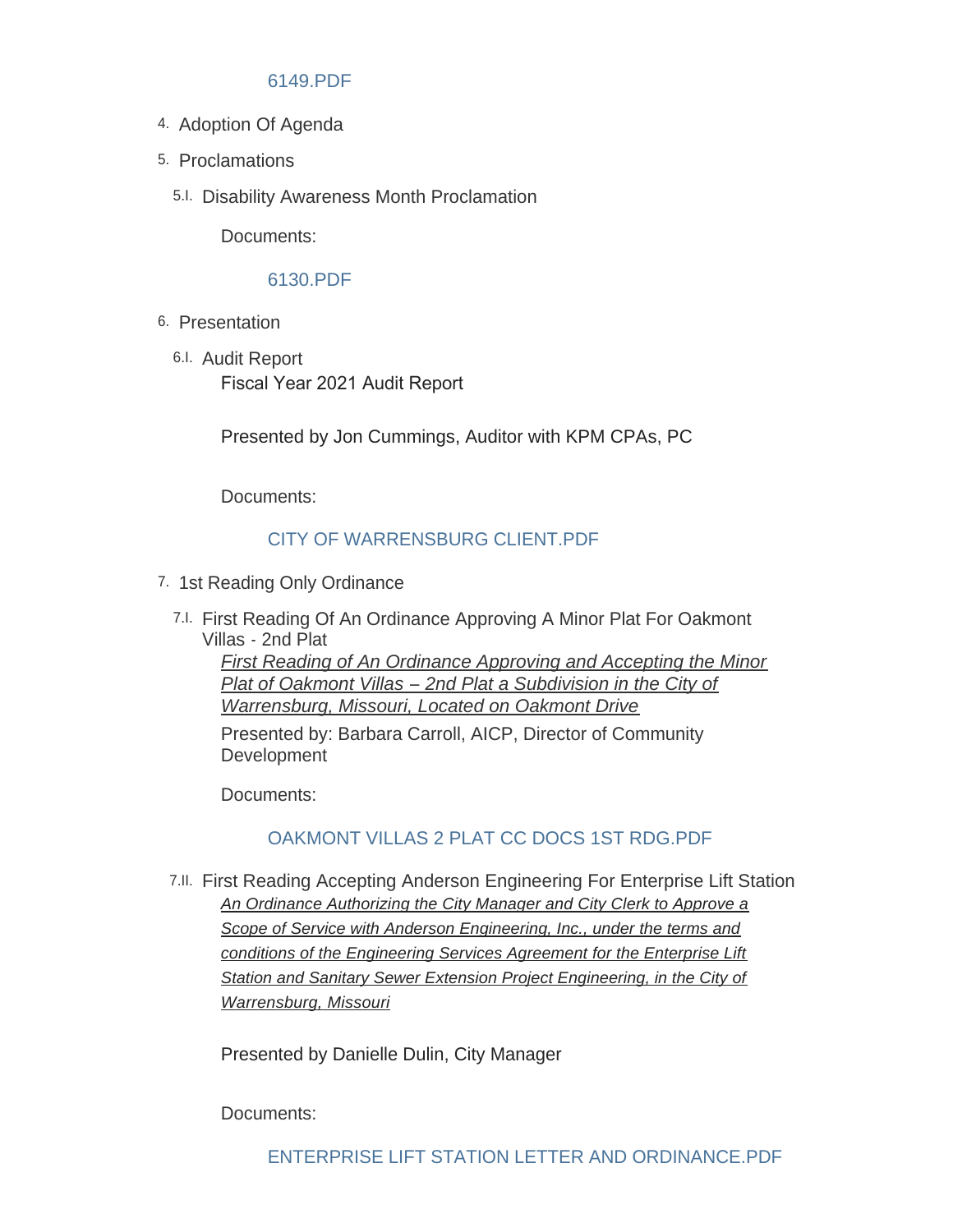#### [ANDERSON ENGINEERING SCOPE OF SERVICE.PDF](https://www.warrensburg-mo.com/AgendaCenter/ViewFile/Item/6167?fileID=10850) [AREA OF LIFT STATION SUPPORT.PDF](https://www.warrensburg-mo.com/AgendaCenter/ViewFile/Item/6167?fileID=10851) [ARPA AMENDMENT.PDF](https://www.warrensburg-mo.com/AgendaCenter/ViewFile/Item/6167?fileID=10852) [ENTERPRISE FORCEMAIN.PDF](https://www.warrensburg-mo.com/AgendaCenter/ViewFile/Item/6167?fileID=10853)

- 8. 2nd Reading Of Ordinance
	- 8.I. Second Reading Fiscal Year 2022 Budget Amendment *An ordinance amending ordinance 5698 concerning the adopted fiscal year 2022 annual budget.*

Presented by Marcella McCoy, Finance Director

Documents:

#### [20220228 - CC LTR FY22 BUDGET AMENDMENT WITH](https://www.warrensburg-mo.com/AgendaCenter/ViewFile/Item/6151?fileID=10839)  ORDINANCE.PDF

- 9. 1st/2nd Reading Ordinance
	- 9.I. First And Second Reading Of An Ordinance Nunc Pro Tunc Correcting Error In Ordinance 5692 *An Ordinance Nunc Pro Tunc to Correct an Error in Ordinance 5692*

*Concerning Annexation of a Portion of 703 N. Devasher Road*

Presented by: Barbara Carroll, AICP, Director of Community **Development** 

Documents:

### [ANNEXATION ORD NUN PRO TUNC CC DOCS.PDF](https://www.warrensburg-mo.com/AgendaCenter/ViewFile/Item/6127?fileID=10781)

9.II. First And Second Reading Of Ordinance For An Agreement For Grant Funding Services

*An ordinance authorizing the city manager and city clerk to enter into an agreement with HDR Engineering, Inc. for grant funding services.*

Presented by Danielle Dulin, City Manager

Documents:

[GRANTFUNDINGSERVICESMEMO.PDF](https://www.warrensburg-mo.com/AgendaCenter/ViewFile/Item/6146?fileID=10845) [GRANTFUNDINGSERVICESORD.PDF](https://www.warrensburg-mo.com/AgendaCenter/ViewFile/Item/6146?fileID=10846) [HDRMAGUIRERAISEGRANTSCOPE.PDF](https://www.warrensburg-mo.com/AgendaCenter/ViewFile/Item/6146?fileID=10847)

- 10. Other Business
	- 10.I. A Resolution Of The Council Of The City Of Warrensburg Accepting A Proposal Prepared By Mike Keith Insurance For Workers' Compensation Insurance For 2022-2023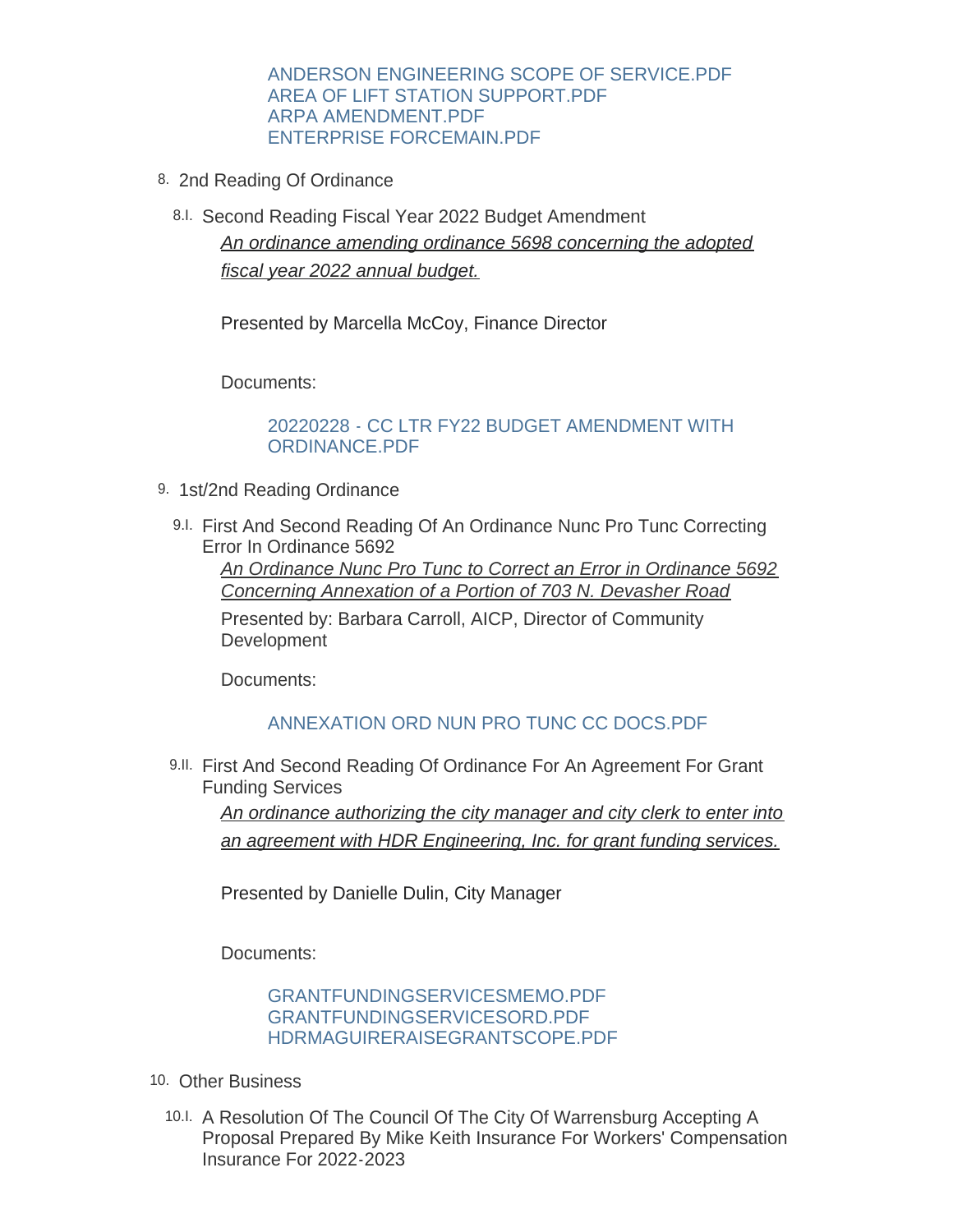*A Resolution of the Council of the City of Warrensburg Accepting a Proposal Prepared by Mike Keith Insurance for Workers' Compensation Insurance for 2022-2023*

Presented By: Greg McCullough, SHRM-CP, Human Resources **Director** 

Documents:

[WORK COMP RESOLUTION LETTER AND RESOLUTION](https://www.warrensburg-mo.com/AgendaCenter/ViewFile/Item/6129?fileID=10835)  03142022.PDF [WC PREMIUM WORKSHEET 2021-2022.PDF](https://www.warrensburg-mo.com/AgendaCenter/ViewFile/Item/6129?fileID=10815) [WC PREMIUM WORKSHEET 2022-2023.PDF](https://www.warrensburg-mo.com/AgendaCenter/ViewFile/Item/6129?fileID=10816) [WORKERS COMPENSATION EXPERIENCE RATING](https://www.warrensburg-mo.com/AgendaCenter/ViewFile/Item/6129?fileID=10817)  04012021.PDF [WORKERS COMPENSATION EXPERIENCE RATING](https://www.warrensburg-mo.com/AgendaCenter/ViewFile/Item/6129?fileID=10818)  04012022.PDF

10.II. Project Graduation Donation Request From Stevenson Fund

Documents:

# [PROJECT GRADUATION 2022.PDF](https://www.warrensburg-mo.com/AgendaCenter/ViewFile/Item/6148?fileID=10833)

- 11. Appearances To The Council Not Listed On The Agenda
- 12. Miscellaneous Matters From The Mayor And/Or City Council
- 13. Director Of Finance Report

Documents:

# [DOF REPORT 3-14-2022.PDF](https://www.warrensburg-mo.com/AgendaCenter/ViewFile/Item/6150?fileID=10838)

14. City Manager Report

Documents:

# [CITYMANAGERREPORT\\_03142022.PDF](https://www.warrensburg-mo.com/AgendaCenter/ViewFile/Item/6165?fileID=10848)

14.I. ARPA Code Compliance Grant Update *ARPA Code Compliance Grant Update*

> Presented by: Barbara Carroll, AICP, Director of Community **Development**

Documents:

### [CODE COMPLIANCE GRANTS CC MEMO 3-8-22.PDF](https://www.warrensburg-mo.com/AgendaCenter/ViewFile/Item/5962?fileID=10832)

15. Closed Session